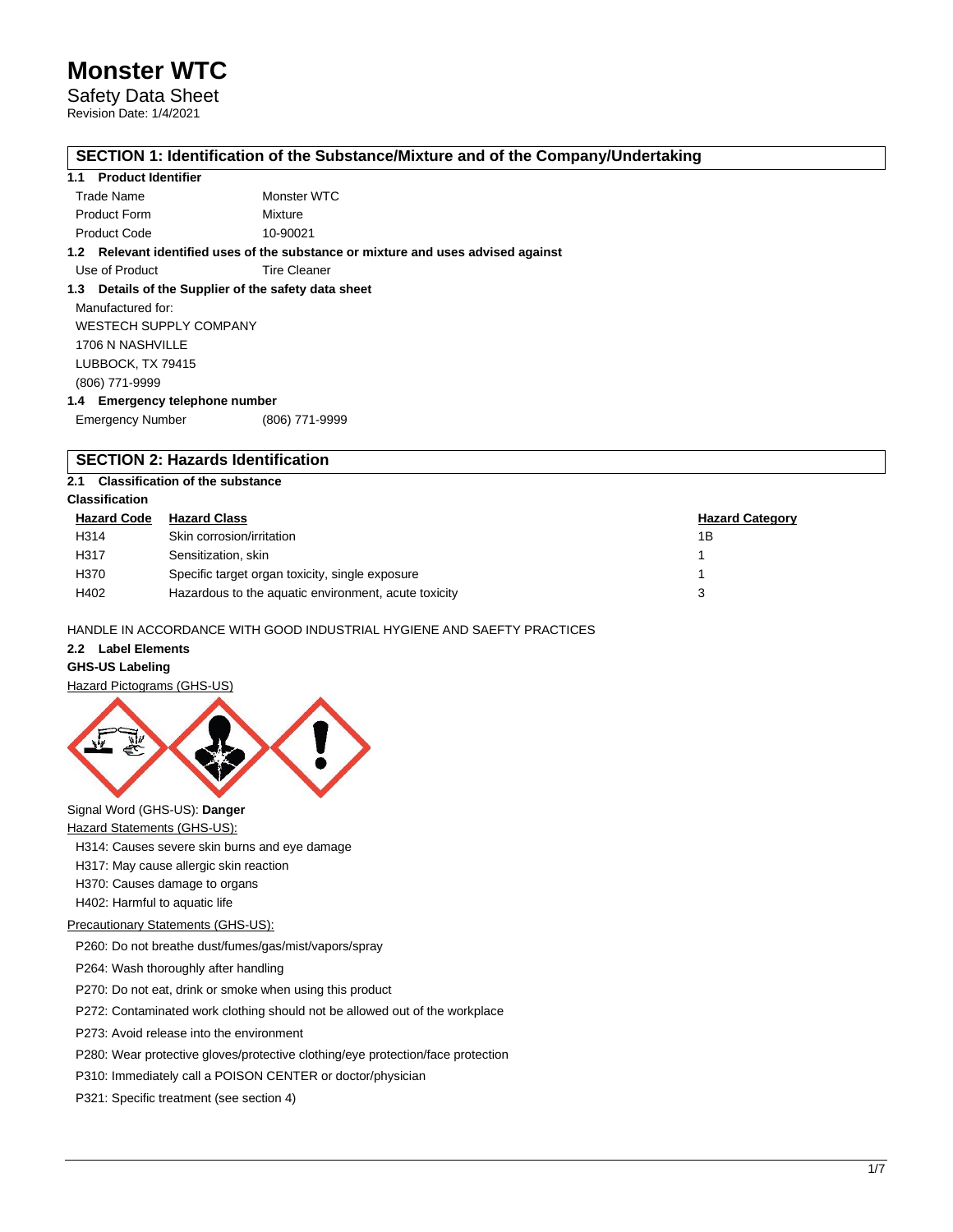Safety Data Sheet

P363: Wash contaminated clothing before reuse P301+P330+P331: IF SWALLOWED: Rinse mouth. Do NOT induce vomiting P302+P352: IF ON SKIN: Wash with soap and water P303+P361+P353: IF ON SKIN (or hair): Remove/Take off immediately all contaminated clothing. Rinse skin with water/shower P304+P340: IF INHALED: Remove victim to fresh air and keep at rest in a position comfortable for breathing P305+P351+P338: IF IN EYES: Rinse cautiously with water for several minutes. Remove contact lenses if present and easy to do – continue rinsing P307+P311: IF exposed: Call a POISON CENTER or doctor/physician P333+P313: If skin irritation or a rash occurs: Get medical advice/attention P405: Store locked up P501: Dispose of contents/container in accordance with local, state and federal authorities.

# **2.3 Other Hazards**

No additional information available

#### **2.4 Unknown acute toxicity (GHS-US)**

No Data Available

# **SECTION 3: Composition/Information on Ingredients**

#### **3.1 Substance**

Not applicable

#### **3.2 Mixture**

| <b>Ingredient Name</b>                                | CAS#        | <b>Composition</b> |
|-------------------------------------------------------|-------------|--------------------|
| Water                                                 | 7732-18-5   | 50-75%             |
| 2-butoxyethanol                                       | 111-76-2    | 5-10%              |
| Sodium Hydroxide                                      | 1310-73-2   | 5-10%              |
| Sodium dodecylbenzenesulfonate                        | 25155-30-0  | $1 - 5%$           |
| <b>Proprietary Surfactant</b>                         | Proprietary | $1 - 5%$           |
| Sodium xylene sulphonate                              | 1300-72-7   | $1 - 5%$           |
| Alcohols, C10-16, ethoxylated, sulfates, sodium salts | 68585-34-2  | $1 - 5%$           |
| <b>Proprietary Dye</b>                                | Proprietary | $1 - 5%$           |

# **SECTION 4: First Aid Measures**

### **4.1 Description of first aid measures**

| First-Aid measures general                                      | Never give anything by mouth to an unconscious person. If you feel unwell, seek medical<br>advice (show the label where possible).                                                                                                                                                        |  |  |
|-----------------------------------------------------------------|-------------------------------------------------------------------------------------------------------------------------------------------------------------------------------------------------------------------------------------------------------------------------------------------|--|--|
| First-Aid after inhalation                                      | IF INHALED. Remove victim to fresh air and keep at rest in a position comfortable for breathing.<br>Use artificial respiration and oxygen if needed. If irritation persists, seek medical attention.                                                                                      |  |  |
| First-Aid after skin contact                                    | IF ON SKIN. Wash with soap and water. IF ON SKIN (or hair). Remove/Take off immediately all<br>contaminated clothing. Rinse skin with water/shower. Immediately call a POISON CENTER or<br>doctor/physician. Immediately rinse with plenty of water (for at least 15 minutes).            |  |  |
| First-Aid after eye contact                                     | IF IN EYES. Rinse cautiously with water for several minutes. Remove contact lenses if present<br>and easy to do – continue rinsing. Rinse immediately and thoroughly, pulling the eyelids well<br>away from the eye (15 minutes minimum). If irritation persists, seek medical attention. |  |  |
| First-Aid after ingestion                                       | IF SWALLOWED. Rinse mouth. Do NOT induce vomiting. Dilute stomach contents by drinking<br>water. If vomiting occurs spontaneously, keep head below hips to prevent breathing vomit into<br>lungs. Call physician immediately.                                                             |  |  |
| 4.2 Most important symptoms and effects, both acute and delayed |                                                                                                                                                                                                                                                                                           |  |  |
| Symptoms/injuries                                               | Causes severe skin burns and eye damage. May cause allergic skin reaction. Causes damage<br>to organs.                                                                                                                                                                                    |  |  |
| Symptoms/injuries after inhalation                              | May cause headache, nausea and irritation of respiratory tract.                                                                                                                                                                                                                           |  |  |
| Symptoms/injuries after skin contact                            | Causes severe skin burns and eye damage. May cause allergic skin reaction.                                                                                                                                                                                                                |  |  |
|                                                                 |                                                                                                                                                                                                                                                                                           |  |  |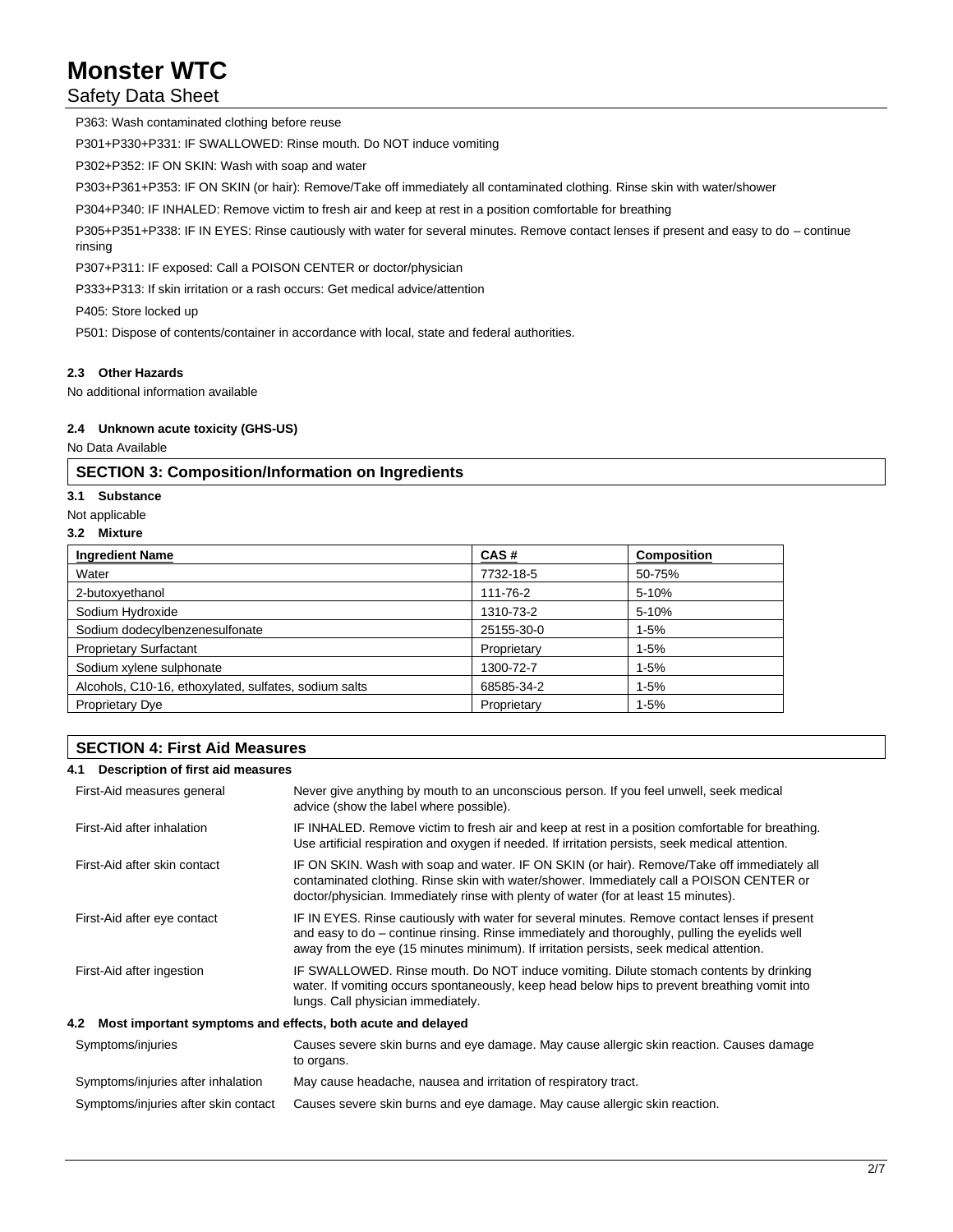# Safety Data Sheet

|                                     | A - Haallaadiga af banaankata maakaalaa attauting maakaankaankaanaankaankaanka      |
|-------------------------------------|-------------------------------------------------------------------------------------|
| Chronic symptoms                    | No data available.                                                                  |
| Symptoms/injuries after ingestion   | May cause gastrointestinal irritation, nausea, vomiting, and diarrhea if swallowed. |
| Symptoms/injuries after eye contact | Causes severe skin burns and eye damage.                                            |

#### **4.3 Indication of immediate medical attention and special treatment needed**

No additional information available

# **SECTION 5: Firefighting Measures**

# **5.1 Extinguishing media**

| Suitable Extinguishing Media                              | Alcohol resistant foam. Carbon dioxide. Dry powder. Water spray.                                                                                                      |  |
|-----------------------------------------------------------|-----------------------------------------------------------------------------------------------------------------------------------------------------------------------|--|
| 5.2 Special hazards arising from the substance or mixture |                                                                                                                                                                       |  |
| Fire Hazard                                               | The product is not flammable.                                                                                                                                         |  |
| <b>Explosion Hazard</b>                                   | The product is not explosive.                                                                                                                                         |  |
| Reactivity                                                | Concentrated solution contact with soft metals (e.g. aluminum) will produce hydrogen gas.                                                                             |  |
| 5.3 Special hazards arising from the substance or mixture |                                                                                                                                                                       |  |
| Firefighting instructions                                 | Do not dispose of fire-fighting water in the environment. Exercise caution when fighting any<br>chemical fire. Use water spray or fog for cooling exposed containers. |  |
| Protection during firefighting                            | Do not enter fire area without proper protective equipment, including respiratory protection.                                                                         |  |

# **SECTION 6: Accidental Release Measures**

|                                                          | 6.1 Personal precautions, protective equipment and emergency procedures                                                                                                                            |
|----------------------------------------------------------|----------------------------------------------------------------------------------------------------------------------------------------------------------------------------------------------------|
| General measures                                         | Ventilate area. Avoid breathing vapors, mist or gas. Spill should be handled by trained clean-up<br>crews. For personal protection see Section 8.                                                  |
| 6.1.1 For non-emergency personnel                        |                                                                                                                                                                                                    |
| Protective equipment                                     | Wear Protective equipment as described in Section 8.                                                                                                                                               |
| Emergency procedures                                     | Contain the spill. Do not let product enter drains. Remove unnecessary personnel.                                                                                                                  |
| 6.1.2 For emergency responders                           |                                                                                                                                                                                                    |
| Protective equipment                                     | Wear Protective equipment as described in Section 8.                                                                                                                                               |
| 6.2 Environmental precautions                            |                                                                                                                                                                                                    |
|                                                          | Prevent entry to sewers and public waters. Notify authorities if liquid enters sewers or publics waters.                                                                                           |
| 6.3 Methods and material for containment and cleaning up |                                                                                                                                                                                                    |
| For containment                                          | Prevent entry to sewers and public waters. Contain any spills with dikes or absorbents to<br>prevent migration and entry into sewers or streams.                                                   |
| Methods for cleaning up                                  | Soak up spills with inert solids, such as clay or diatomaceous earth as soon as possible. Place<br>in a suitable container for disposal in accordance with the waste regulations (see Section 13). |
| 6.4 reference to other sections                          |                                                                                                                                                                                                    |

No additional information available.

# **SECTION 7: Handling and Storage 7.1 Precautions for safe handling** Precautions for safe handling Do not handle until all safety precautions have been read and understood. Wear proper safety equipment including chemically resistant gloves and safety glasses or goggles. Use with adequate ventilation. Wash thoroughly after handling. Do not get in eyes or on skin. Do not breathe mist or vapor. Do not swallow. Store between 50 F & 100 F. Keep separate from incompatible materials. **7.2 Conditions for safe storage, including and incompatibilities** Storage conditions Store locked up. Store in approved containers only. Keep container in a cool, well ventilated place away from heat sources and incompatible materials (See Section 10.5). Keep container tightly closed.

#### **7.3 Specific end uses**

No additional information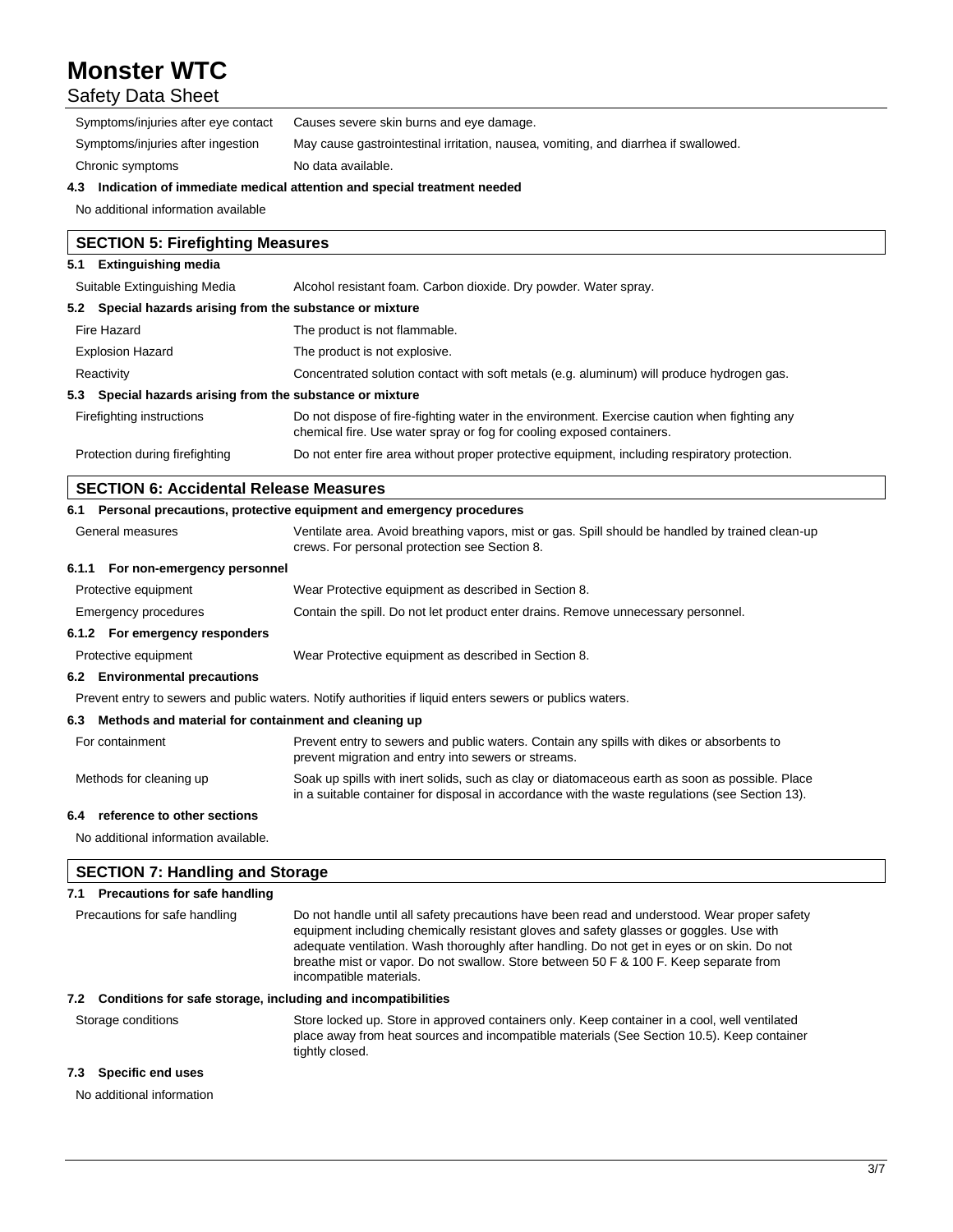Safety Data Sheet

# **SECTION 8: Exposure Controls/Personal Protection**

# **8.1 control parameters**

No OSHA and ACGIH PEL's or TLV's for the listed ingredients of this product unless listed stated below:

| 2-Butoxyethanol, CAS # 111-76-2 |                 |                    |              |
|---------------------------------|-----------------|--------------------|--------------|
| OSHA PEL (TWA)                  | OSHA PEL (STEL) | OSHA PEL (Ceiling) | ACGIH-TLV    |
| 50 ppm                          | Not Established | Not Established    | 20 ppm (TWA) |

| Sodium hydroxide, CAS # 1310-73-2 |                 |                    |                   |
|-----------------------------------|-----------------|--------------------|-------------------|
| OSHA PEL (TWA)                    | OSHA PEL (STEL) | OSHA PEL (Ceiling) | ACGIH-TLV         |
| $2 \text{ mg/m}$                  | Not Established | Not Established    | 2 mg/m3 (Ceiling) |

### **8.2 Exposure Controls**

| Personal protective equipment | Protective safety glasses or goggles. Chemically resistant gloves. Protective clothing. Possibly<br>a face shield and or respiratory protection of the dependent type.              |
|-------------------------------|-------------------------------------------------------------------------------------------------------------------------------------------------------------------------------------|
| Hand protection               | Chemical resistant gloves.                                                                                                                                                          |
| Eye protection                | Use chemical resistant safety glasses or goggles. A face shield should be worn when the<br>possibility exists for eye or face contact due to spraying liquid or airborne particles. |
| Skin and body protection      | Wear long sleeves. Wear suitable protective clothing. Possibly a face shield.                                                                                                       |
| Respiratory protection        | Where excessive vapor, mist, or dust may result, use approved respiratory protection<br>equipment.                                                                                  |

# **SECTION 9: Physical and Chemical Properties**

# **9.1 Information on basic physical and chemical properties**

| Appearance                       | Dyed Liquid       |
|----------------------------------|-------------------|
| Color                            | Green             |
| Odor                             | Mint              |
| Odor threshold                   | No data available |
| рH                               | 13.8              |
| Relative Evaporation rate (butyl | No data Available |
| Melting point                    | No data Available |
| Freezing point                   | No data Available |
| Boiling point                    | No data Available |
| Flash point                      | No Data Available |
| Self ignition point              | No data Available |
| Decomposition temperature        | No data Available |
| Flammability (solid, gas)        | No data Available |
| Vapor pressure                   | No data Available |
| Relative vapor density at 20° C  | No data Available |
| <b>Relative Density</b>          | 1.074 $g/ml$      |
| Solubility                       | Water soluble     |
| Log Pow                          | No data Available |
| Log Kow                          | No data Available |
| Viscosity: Kinematic             | No data Available |
| Viscosity: dynamic               | No data Available |
| <b>Explosive properties</b>      | No data Available |
| Oxidizing properties             | No data Available |
| <b>Explosive Limits</b>          | No data Available |

### **9.2 Exposure Controls**

No additional information available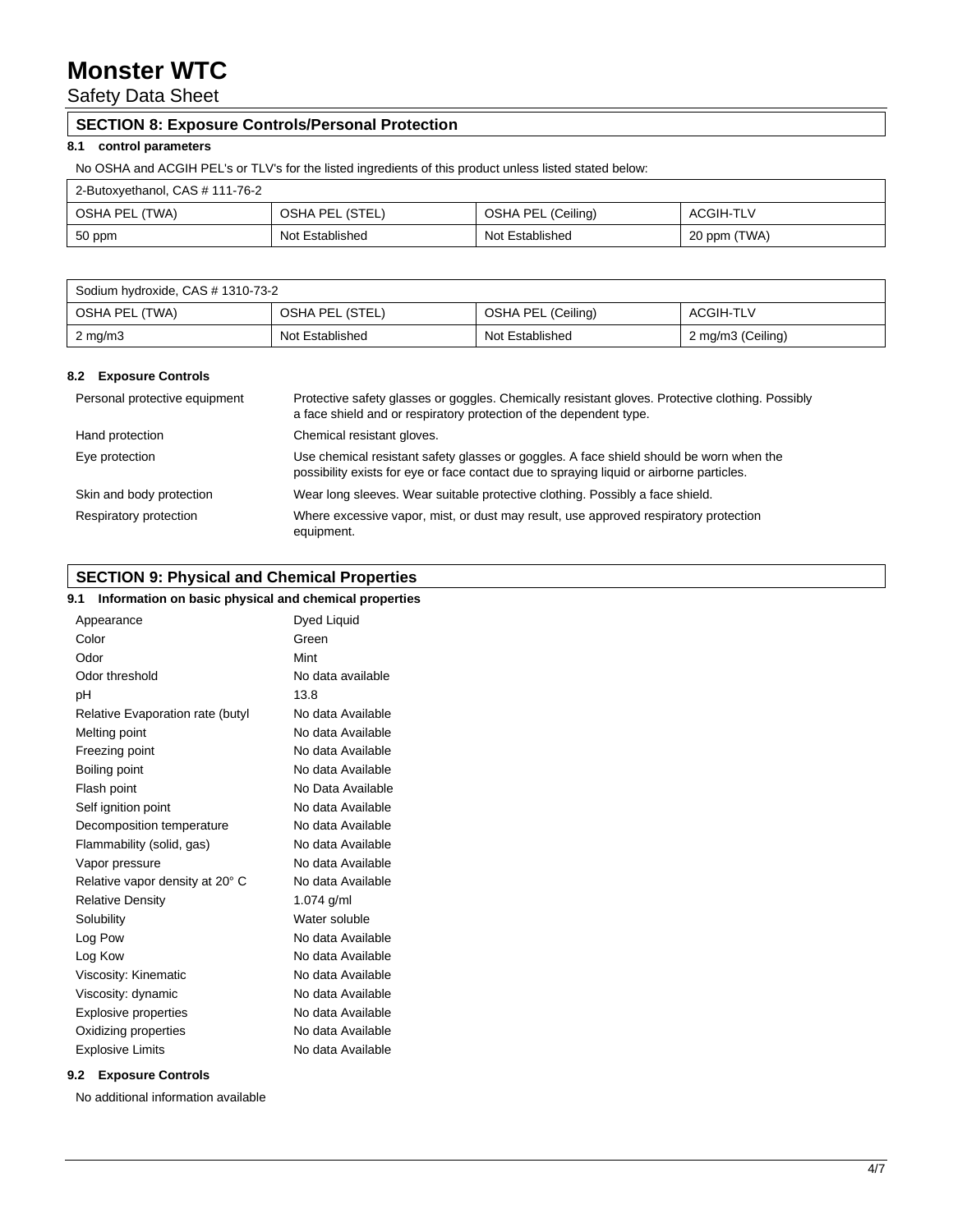Safety Data Sheet

# **SECTION 10: Stability and reactivity**

# **10.1 Reactivity**

Contact with reactive metals (e.g. aluminum) may result in the generation of hydrogen gas.

### **10.2 Chemical Stability**

Stable under recommended handling and storage conditions (see section 7).

#### **10.3 Possibility of hazardous reactions**

Corrosive in contact with metals. Contact with metallic substances may release flammable hydrogen gas. Contact with strong acids can create excess heat and cause spattering.

# **10.4 Conditions to avoid**

None known

#### **10.5 Incompatible Materials**

Avoid contact with: bases, amines, ammonia, reducers, oxidizers, strong acids, acid chlorides, strong oxidizers, halogenated materials, and prolonged contact with alkali sensitive metals or alloys

#### **10.6 Hazardous decomposition products**

Thermal decomposition can result in: hydrocarbons, carbon oxides, sulfur oxides, and sodium oxides

# **SECTION 11: Toxicological information 11.1 Information on toxicological effects** Oral LD50: > 2000 mg/kg (rat) Calculated Dermal LD50: > 2000 mg/kg (rabbit) Calculated Inhalation LD50: > 5 mg/l (Dust/mist (Rat)) Calculated Skin Corrosion/irritation Causes severe skin burns and eye damage Serious eye damage/irritation Causes severe skin burns and eye damage Respiratory or skin sensitization May cause allergic skin reaction Germ cell mutagenicity Not Classified Carcinogenicity **Not Classified** Reproductive toxicity Not Classified Specific organ toxicity single exposure Single exposure can result in damage to: respiratory system, eyes, and mucous membranes Specific organ toxicity repeated exposure Not Classified Aspiration hazard Not Classified Symptoms/injuries after inhalation See Section 4 Symptoms/injuries after skin contact See Section 4 Symptoms/injuries after eye contact See Section 4 Symptoms/injuries after ingestion See Section 4 Chronic symptoms Not Classified

# **SECTION 12: Ecological information**

# **12.1 Toxicity**

#### No Data

# **12.2 Persistence and degradability**

No Data

**12.3 Bioaccumlative potential**

No Data

**12.4 Mobility in soil**

No Data

**12.5 Other adverse effect**

No Data

**SECTION 13: Disposal Considerations**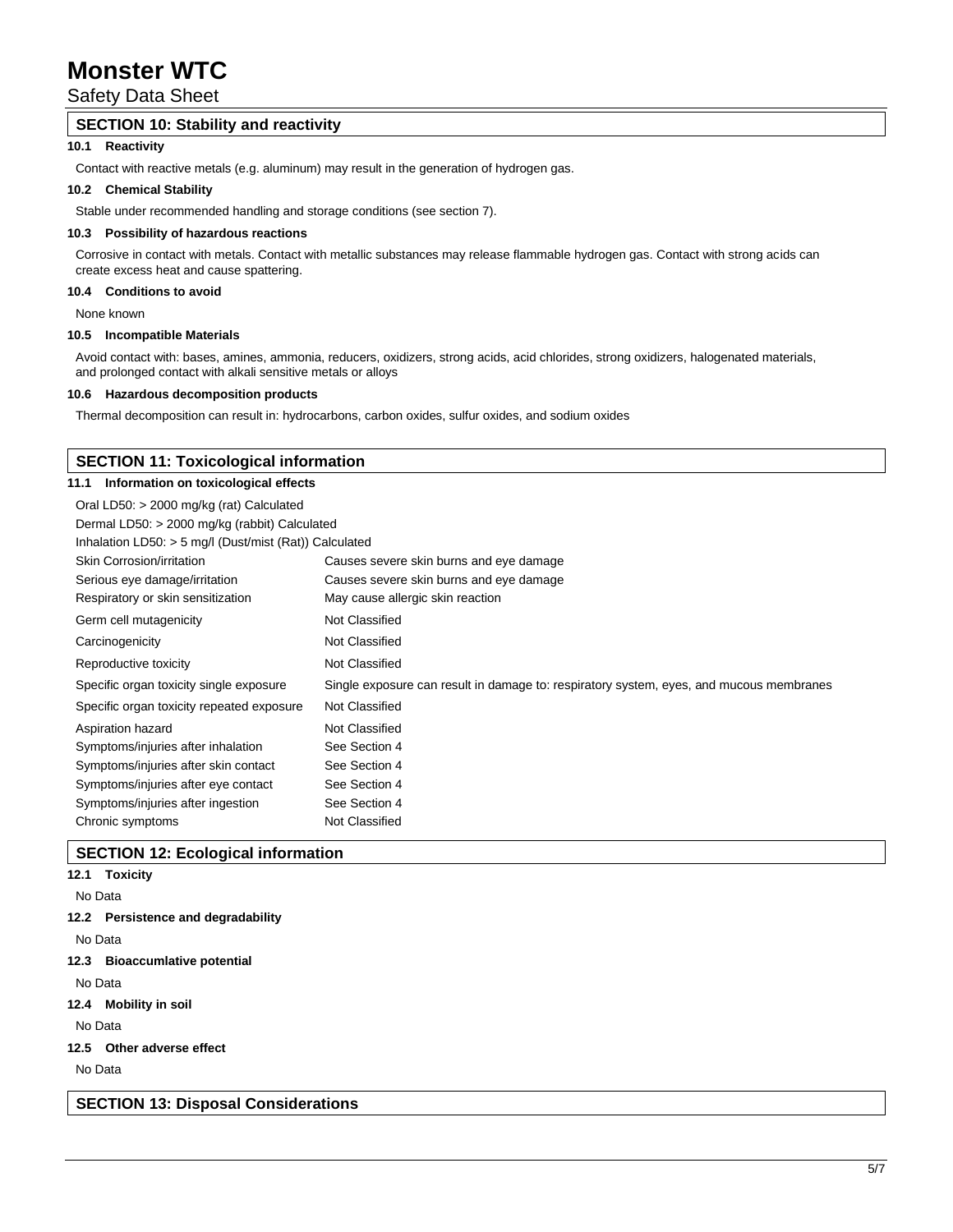# Safety Data Sheet

# **13.1 Waste Treatment methods**

Waste treatment methods Do not discharge to public wastewater systems without permit of pollution control authorities. No discharge to surface waters is allowed without NPDES permit. Waste disposal recommendations Dispose in a safe manner in accordance with local/national regulations. Do not allow the product to be released to the environment.

# **SECTION 14: Transportation information**

**14.1 UN number, proper shipping name, class and packaging groups.**

Domestic Ground Non-Bulk Shipments

UN1824, SODIUM HYDROXIDE SOLUTION, 8, II

#### **14.2 Additional information**

Not available

#### **SECTION 15: Regulatory Information**

#### **15.1 Federal regulations**

**TSCA Inventory:** The components of this product are listed.

**SARA 311/312 Hazard category (40 CFR 370.2):** Acute and chronic health hazard.

SARA 313 Toxic Release Reporting (40CFR Part 372): 2-butoxyethanol, CAS# 111-76-2, 5-10% by wt.

**SARA 302 EHS Emergency Planning (40CFR Part 355):** No listed substance known over 1.0% or over 0.1% that are carcinogenic.

**SARA 304 EHS Emergency Planning (40CFR Part 355):** No listed substance known over 1.0% or over 0.1% that are carcinogenic.

**CERCLA Section 102-103 HS Released Reporting (40 CFR part 302-102a):** Sodium dodecylbenzenesulfonate, CAS# 25155-30-0, RQ 1,000 lbs./ Sodium Hydroxide, CAS# 1310-73-2, RQ 1,000 lbs./ 2-butoxyethanol, CAS# 111-76-2, RQ no listed value, see 50 Federal Register 13456 for RQ lbs.

#### **15.2.1 International regulations**

No Data

# **15.2.2 National regulations**

No Data

#### **15.3 State Regulations**

#### **California Prop. 65**

Approximate quantities by weight

- Ethylene glycol (ingested)/ developmental/ CAS# 107-21-1/ Trace
- Cumene/ cancer/ CAS# 98-82-8/ Trace
- Benzene/ cancer/ CAS# 71-43-2/ Trace
- Benzene/ developmental, male reproductive/ CAS# 71-43-2/ Trace
- Toluene/ developmental/ CAS# 108-88-3/ Trace
- Ethylbenzene/ cancer/ CAS# 100-41-4/ Trace
- Sulfur dioxide/ developmental/ CAS# 7446-09-5/ Trace

#### **New Jersey Right to Know**

Approximate quantities by weight

- 2-BUTOXY ETHANOL/ CAS# 111-76-2/ 5-10% by wt.
- SODIUM HYDROXIDE/ CAS# 1310-73-2/ 5-10% by wt.
- SODIUM DODECYLBENZENE SULFONATE/ CAS# 25155-30-0/ 1-5% by wt.
- ETHYLENE GLYCOL/ CAS# 107-21-1/ Trace
- CUMENE/ CAS# 98-82-8/ Trace
- BENZENE/ CAS# 71-43-2/ Trace
- TOLUENE/ CAS# 108-88-3/ Trace
- ETHYL BENZENE/ CAS# 100-41-4/ Trace
- SULFUR DIOXIDE/ CAS# 7446-09-5/ Trace